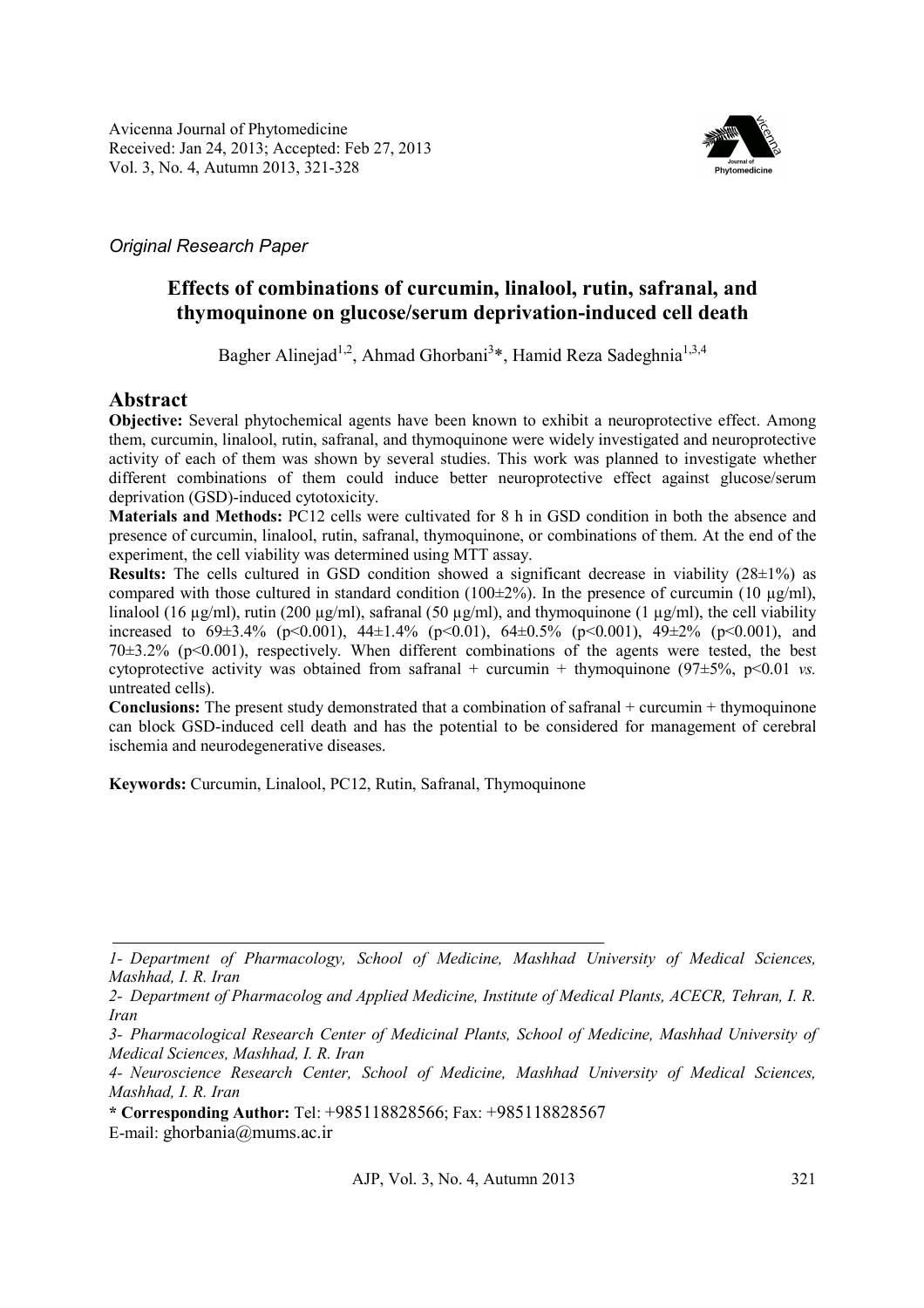## **Introduction**

Deprivation of cultured neurons from glucose and serum is a reliable *in vitro* model for development of new products for management of cerebral ischemia and neurodegenerative disorders (Ghorbani et al., 2011; Mousavi et al., 2010a; Sadeghnia et al., 2012). Cerebral ischemia is caused by restriction of blood flow to the brain, resulting in deficient supply of oxygen, glucose, and serum, thus leading to neuronal damage (Broughton et al., 2009). Currently, limited treatments exist for the management of neuronal damage following cerebral ischemia. Therefore, the search for new therapeutics is continued. Phytochemicals have always been good candidates to find new therapeutic drugs. Several phytochemical agents have been known to protect neurons against ischemic insult. Among them, curcumin, linalool, rutin, safranal, and thymoquinone are widely investigated and neuroprotective effects of each of them were shown by several studies.

Curcumin (diferuloylmethane) is the major active constituent of Curcuma longa, a spice employed as a coloring and flavoring supplement in many foods. Evidence suggests that curcumin has antioxidant, antiinflammatory, neuromodulatory, and cytoprotective effects (Mendonca et al., 2012; Park et al., 2008; Rui et al., 2008; Tamaddonfard, 2012; Tamaddonfard et al., 2012).

Linalool, a plant-derived monoterpene alcohol, is a component of a number of essential oils including lavender, coriander, and sweet basil. The beneficial effect of linalool on nervous disorders is well documented (Batista et al., 2010; Devi et al., 2007; Elisabetsky et al., 1995). Rutin, a flavonoid constituent of foods and plantbased beverages, has several pharmacological properties including cytoprotective (Janbaz et al., 2002),

anticonvulsant (Nassiri-Asl et al., 2008), and strong antioxidant (La Casa et al., 2000) activities. Furthermore, neuroprotective effect of rutin has been shown against neuronal death induced by focal ischemia and by ischemia-reperfusion injury (Khan et al., 2009; Pu et al., 2007).

Safranal, a monoterpene aldehyde, is the main constituent of the essential volatile oil in *Crocus sativus* and responsible for the characteristic aroma and odor of this plant (Tarantilis et al., 1995). Recently, it has been demonstrated that safranal and *C. sativus* have neuroprotective effects *in vitro* and *in vivo* studies (Fukui et al., 2011; Hosseinzadeh et al., 2005; Hosseinzadeh and Sadeghnia, 2007; Mousavi et al., 2010b; Mousavi and Bathaie, 2011).

Thymoquinone is the natural main constituent of the volatile oil in *Nigella sativa* seeds. The protective effect of *N. sativa* and thymoquinone against glucose/serum deprivation (GSD)-induced neuronal damage has also been reported by Mousavi and colleague (2010a). Based on the evidence mentioned above, we hypothesized that combinations of curcumin, linalool, rutin, safranal, and thymoquinone may have higher neuroprotective effect and can be used as therapeutic agent for cerebral ischemia and neurodegenerative diseases. Therefore, the present work was carried out to investigate whether different combinations of these phytochemicals are capable to protect neuronal cells against GSD-induced cell death.

## **Materials and Methods Cell lines and chemicals**

PC12, a rat pheochromocytoma-derived cell line, was obtained from Pasteur Institute (Tehran, Iran). High glucose (4.5 g/L) Dulbecco's Modified Eagles Medium (DMEM), glucose-free DMEM and fetal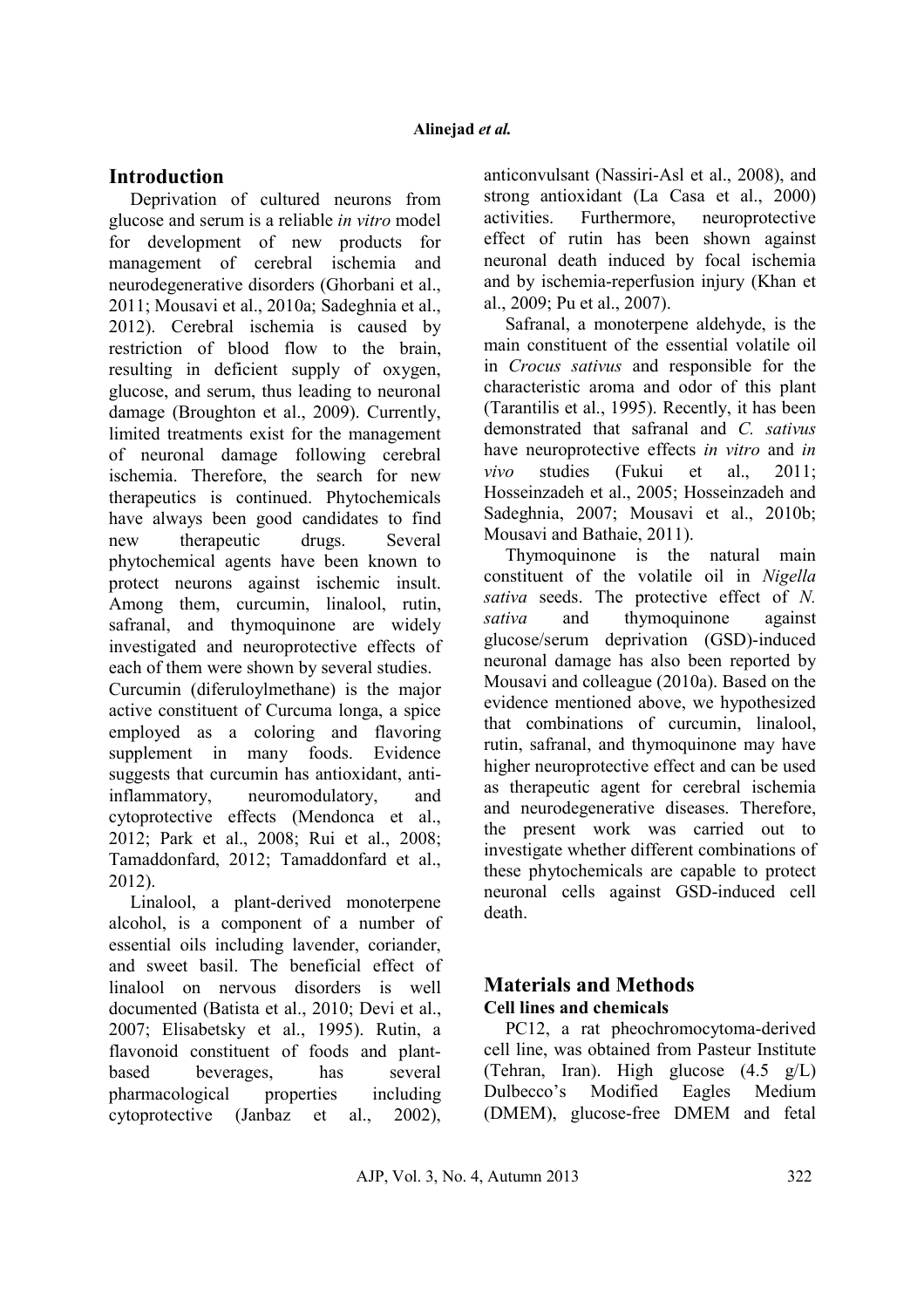### **Combination of curcumin, safranal and thymoquinone decreased cell death**

bovine serum were purchased from Gibco (Carlsbad, CA). Penicillin, streptomycin, and 3-(4,5-Dimethyl-2-thiazolyl)-2,5-Diphenyl-2H-tetrazolium bromide (MTT) were obtained from Sigma (USA).

## **Cell culture and treatment**

PC12 cells were cultivated in a standard medium (high-glucose DMEM supplemented with 10% fetal bovine serum). The cells at sub-confluent stage were harvested using trypsin and aliquots of 100 µl of cell suspension  $(5\times10^4 \text{ cells/ml})$  seeded in 96well plate. Twenty-four hours later, the standard medium was replaced by glucoseand serum-free DMEM containing curcumin (1-50 µg/ml), linalool (4-32 µg/ml), rutin (50-400 µg/ml), safranal (50-400 µg/ml), thymoquinone (1-50  $\mu$ g/ml), or combinations of them. These concentrations were chosen according to our previous works on linalool, rutin, and safranal (unpublished studies) as well as literature reports on neuroprotective effects of curcumin and thymoquinone (Mousavi et al., 2010a; Park et al., 2008). The cells were further incubated in the GSD condition for 8 h at 37 °C and 5%  $CO<sub>2</sub>$ .

### **Cell viability assay**

The cell viability was determined using MTT assay as previously described (Hadjzadeh et al., 2006; Mortazavian and Ghorbani, 2012; Rakhshandeh et al., 2012). Briefly, aliquots of 10 µl of MTT solution (5 mg/ml) were added to culture medium and the reaction mixture incubated for 2 h. The mixture was removed and the resulting formazan was dissolved by adding 100 µl dimethyl sulfoxide to each well of the plate. The optical density of formazan dye was read at 570 and 620 nm (background) using a StatFAX303 plate reader. The percentage of viable cells was calculated as a ratio of optical density of treated to control (cultured in standard medium only) cells.

#### **Statistical analysis**

All data were expressed as mean±SEM. One way ANOVA followed by Tukey's post hoc test for multiple comparisons were used for statistical evaluation. Statistical significance was accepted at  $p<0.05$ .

## **Results**

#### **Effect of individual agents on cell viability**

Exposure of PC12 cells to GSD condition led to 72% decrease on cell viability (28±1% *vs.*  $100 \pm 2\%$ ,  $p < 0.001$ ). When the cells were exposed to 1, 5, 10, and 50  $\mu$ g/ml of curcumin, percentage of cell viability increased from  $28\pm1\%$  (untreated cells) to 48 $\pm$ 2.2% (p<0.001), 54 $\pm$ 2.3% (p<0.001), 69 $\pm$ 3.4% (p<0.001), and 78 $\pm$ 3.4% (p<0.01), respectively (Figure 1). Moreover, linalool significantly increased the viability of cells at concentrations of 8  $\mu$ g/ml (40±1.4%, p<0.05), 16  $(44\pm1.4\%$ , p<0.01), and 32  $\mu$ g/ml (40±1%, p<0.05) as compared with untreated cells (Figure 2).



Figure 1. Effect of curcumin on viability of PC12 cells cultured for 8 h in the glucose/serum deprivation (GSD) condition. The bars show percentage of cell viability as compared with untreated cells cultured in the standard condition. Data are mean $\pm$ SEM of n = 8 wells. \*\*\* p<0.001 *vs.* untreated cells cultured in GSD condition;  $\lim_{k \to \infty} p \le 0.001$  *vs.* cells cultured in the standard condition.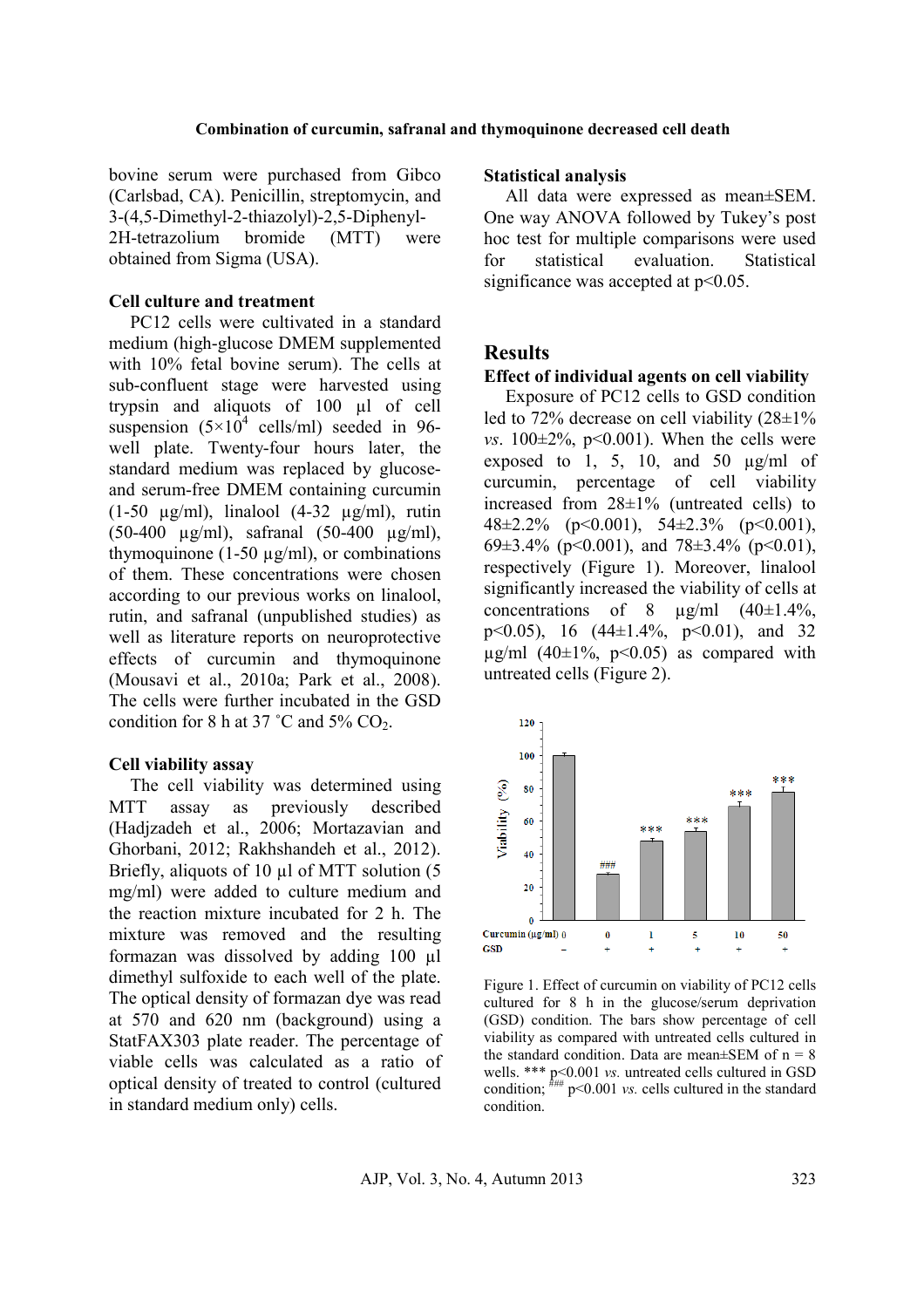

Figure 2. Effect of linalool on viability of PC12 cells cultured for 8 h in the glucose/serum deprivation (GSD) condition. The bars show percentage of cell viability as compared with untreated cells cultured in the standard condition. Data are mean $\pm$ SEM of n = 8 wells. \* p<0.05 and \*\* p<0.01 *vs.* untreated cells cultured in GSD condition;  $\frac{1}{1 + m}$  p<0.001 vs. cells cultured in the standard condition.

Effect of rutin on the cell viability is shown in Figure 3. When compared with untreated cells  $(28\pm1\%)$ , rutin at 50, 100, 200, and 400 µg/ml increased the surviving percentage to 48 $\pm$ 1.5% (p<0.001), 54 $\pm$ 1.7% (p<0.001), 64 $\pm$ 0.5 (p<0.001), and 65 $\pm$ 2.7% (p<0.001), respectively.



Figure 3. Effect of rutin on viability of PC12 cells cultured for 8 h in the glucose/serum deprivation (GSD) condition. The bars show percentage of cell viability as compared with untreated cells cultured in the standard condition. Data are mean $\pm$ SEM of n = 8 wells. \*\*\* p<0.001 *vs.* untreated cells cultured in GSD condition;  $\lim_{k \to \infty} p \le 0.001$  *vs.* cells cultured in the standard condition.

Similarly, the neurotoxic effect of GSD condition was inhibited by safranal (Figure 4). However, the effect of safranal was only observed at concentration of 50 µg/ml  $(49\pm2\%, p<0.001)$ .



Figure 4. Effect of safranal on viability of PC12 cells cultured for 8 h in the glucose/serum deprivation (GSD) condition. The bars show percentage of cell viability as compared with untreated cells cultured in the standard condition. Data are mean $\pm$ SEM of n = 8 wells. \*\*\* p<0.001 *vs.* untreated cells cultured in GSD condition;  $\lim_{k \to \infty} p \le 0.001$  *vs.* cells cultured in the standard condition.

As shown in Figure 5, exposure of the cells to low concentrations of thymoquinone leads to significant increase on cell viability. In the presence of 1, 5, and 10  $\mu$ g/ml of thymoquinone, surviving percentage of the cells was  $70\pm3.2\%$ ,  $62\pm2.5\%$ , and  $55\pm10\%$ (p<0.001 *vs.* untreated cells), respectively. Thymoquinone at concentration of 50  $\mu$ g/ml not only failed to increase cell survival, but also further decreased the viability  $(14\pm0.5\%$ , p<0.001 *vs.* untreated cells).

### **Effect of combined agents on cell viability**

Figure 6 shows the effect of combinations of curcumin (10  $\mu$ g/ml), linalool (16  $\mu$ g/ml), rutin (200  $\mu$ g/ml), safranal (50  $\mu$ g/ml), and thymoquinone (1 µg/ml) on GSD-induced cell death. When these agents were combined by pairs, the better cytoprotective activities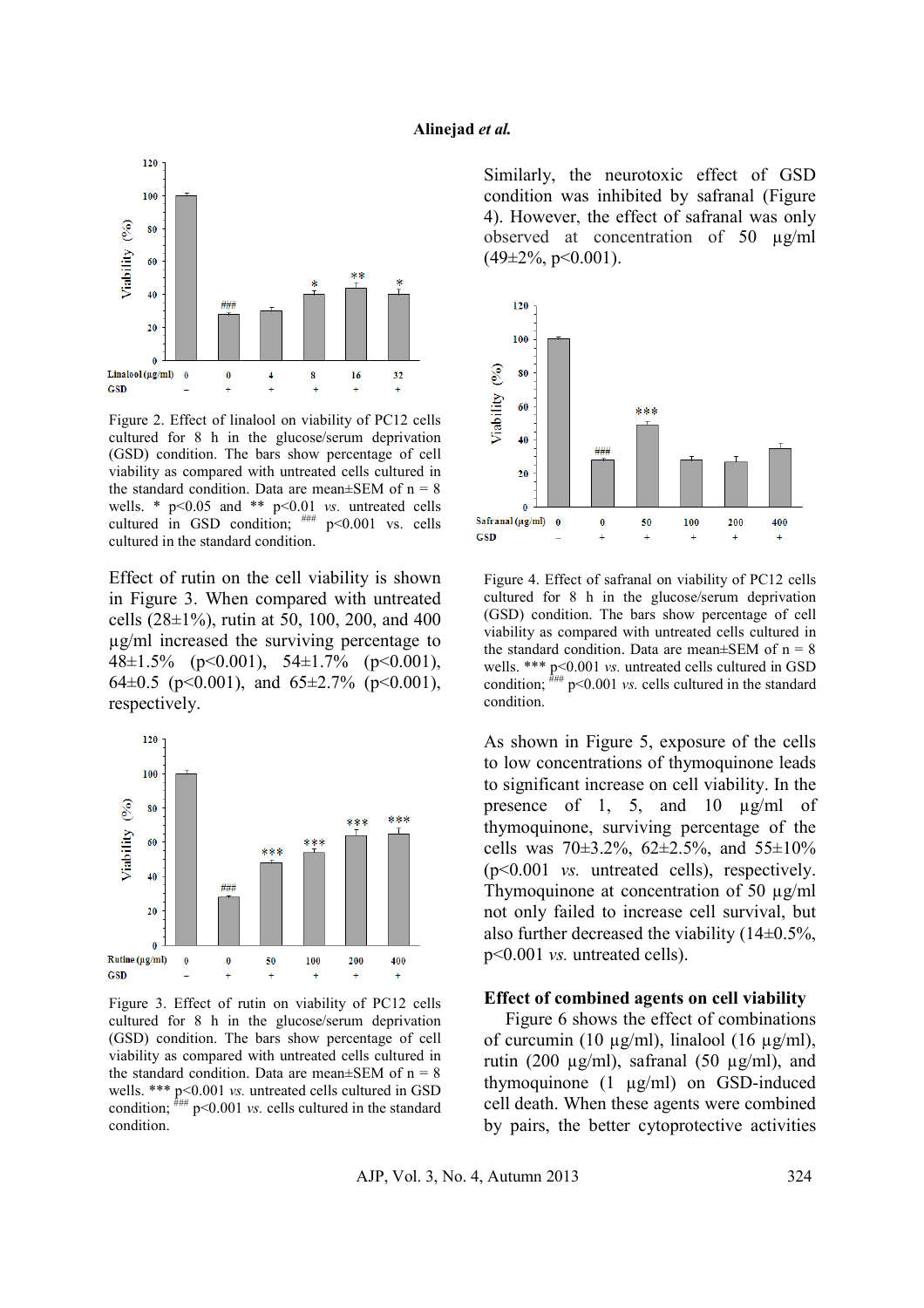### **Combination of curcumin, safranal and thymoquinone decreased cell death**

were observed at these combinations  $\text{linalool}+\text{curcumin}$  (86 $\pm$ 3.7%), thymoquinone+curcumin  $(76±5%)$ , rutin+curcumin  $(60\pm2.8\%)$ , safranal+curcumin (58 $\pm$ 2.3%), and rutin + safranal  $(46 \pm 6.2\%)$ .

The effect of all these combinations were statistically significant (p<0.001) compared with untreated cells  $(20\pm2\%)$ . When three agents were mixed, percentage of cell surviving increased from 20±2% (untreated cells) to  $87\pm2\%$  (p<0.001) and  $97\pm5\%$ (p<0.001) at these combinations rutin+curcumin+thymoquinone and safranal+curcumin+thymoquinone combinations, respectively. The combinations of four agents were also tested on the cell viability. Except for linalool+rutin+safranal+thymoquinone, all other combinations decreased  $(p<0.001)$  the GSD-induced cell death significantly.

The mixture of all agents, curcumin+linalool+rutin+safranal+thymoquinone, was also able to increase cell viability under GSD condition  $(85\pm1.5\%, p<0.001)$ .



Figure 5. Effect of thymoquinone on viability of PC12 cells cultured for 8 h in the glucose/serum deprivation (GSD) condition. The bars show percentage of cell viability as compared with untreated cells cultured in the standard condition. Data are mean $\pm$ SEM of n = 8 wells. \*\*\* p<0.001 *vs.* untreated cells cultured in GSD condition;  $\frac{m}{m}$  p<0.001 *vs.* cells cultured in the standard condition. Thymo: thymoquinone.



Figure 6. Effect of combinations of curcumin (10 µg/ml), linalool (16 µg/ml), rutin (200 µg/ml), safranal (50 µg/ml), and thymoquinone (1 µg/ml) on viability of PC12 cells cultured for 8 h in the glucose/serum deprivation (GSD) condition. The bars show percentage of cell viability as compared with untreated cells cultured in the standard condition (100 $\pm$ 2%). Data are mean $\pm$ SEM of n = 8 wells. \* p<0.05 and \*\*\* p<0.001 *vs.* untreated cells cultured in GSD condition.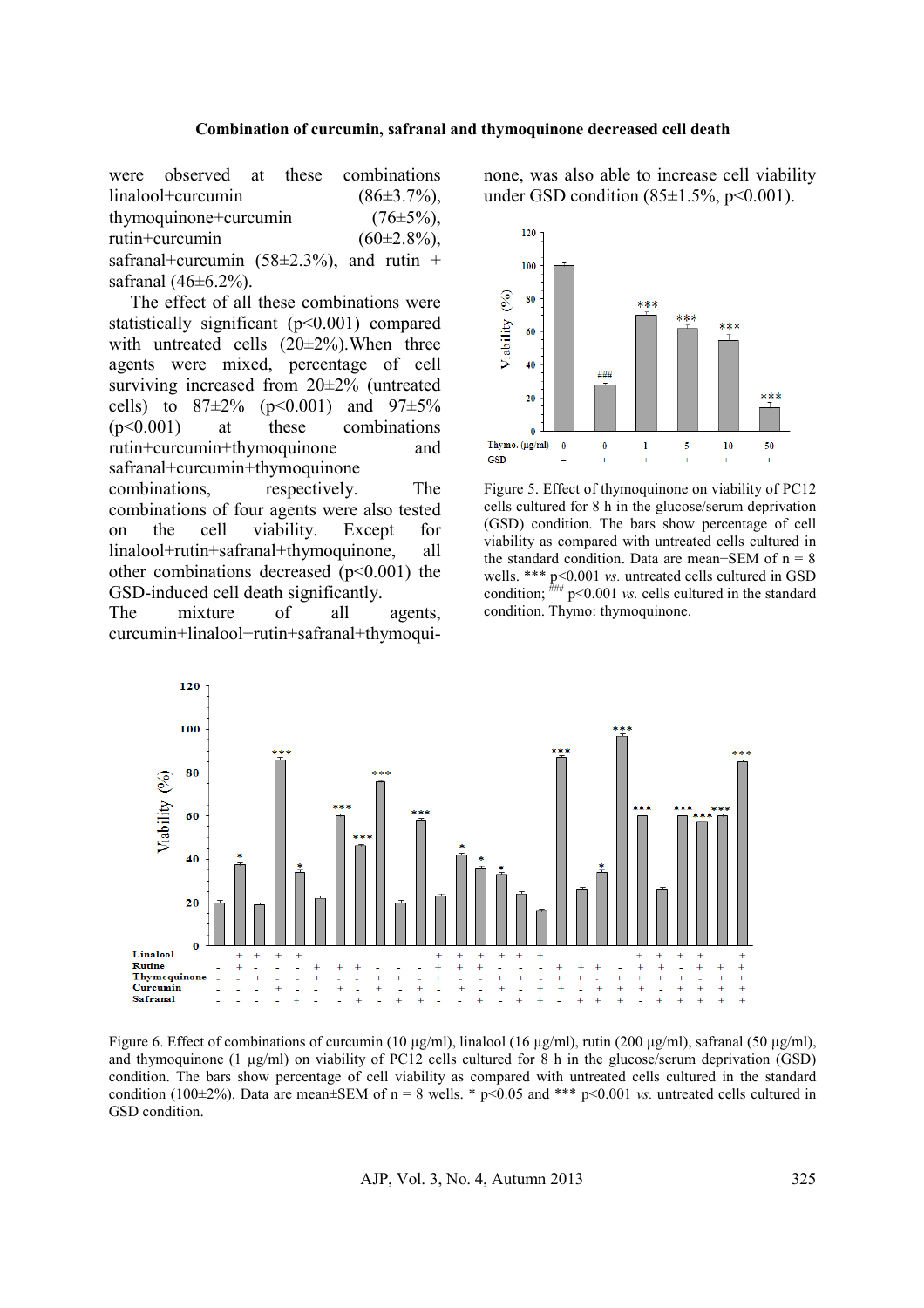# **Discussion**

In this study, glucose and serum limitation-induced damage in PC12 cells were used to partially model the pathological process of cerebral ischemia in an attempt to search a phytochemical compound with potent neuroprotective effect. Our results showed that all the tested agents (curcumin, linalool, rutin, safranal, and thymoquinone) are able to inhibit neurotoxic effect of GSD condition. These results are in agreement with previous studies demonstrated neuroprotective effects of curcumin (Mendonca et al., 2012; Park et al., 2008; Rui et al., 2008), linalool (Batista et al., 2010; Devi et al., 2007; Elisabetsky et al., 1995), rutin (Khan et al., 2009; Pu et al., 2007), safranal (Fukui et al., 2011; Hosseinzadeh et al., 2005; Hosseinzadeh et al., 2007; Mousavi et al., 2010b), and thymoquinone (Mousavi et al., 2010a). Effects of curcumin and rutin were seen in a concentration-dependent manner. However, the best cytoprotective activities of safranal and thymoquinone were observed at low concentrations. It may be due to the cytotoxicity of high concentrations of safranal and thymoquinone (Abdullaev et al., 2003; Behravan et al., 2010; Khader et al., 2009).

We hypothesized that combinations of curcumin, linalool, rutin, safranal, and thymoquinone may have better neuroprotective effect. To test this thesis, all possible combinations of these agents, 26 mixtures, were exposed to the cells cultured in GSD condition. Most of the combinations could decrease the GSD-induced cell death. However, only linalool+curcumin, thymoquinone+curcumin,

rutin+curcumin+thymoquinone,

safranal+curcumin+thymoquinone, and curcumin+linalool+rutin+safranal+thymoqui none compounds were able to induce better neuroprotective effect than curcumin or thymoquinone which showed the best effect in monotherapy. Curcumin is a common

constituent of these compounds and its combination with thymoquinone and safranal could restore the cell viability to the normal level. On the other hands, some mixtures (linalool+thymoquinone, rutin+thymoquinone,

safranal+thymoquinone,

linalool+rutin+thymoquinone, linalool+safranal+thymoquinone,

curcumin+linalool+safranal,

rutin+safranal+thymoquinone, and

linalool+rutin+safranal+thymoquinone) not only failed to enhance cell viability, but also abolished the cytoprotective activities of each individual agent. Although it is difficult to draw a conclusion from such complex finds, this effect may be due to possible interaction between thymoquinone and other agents when curcumin is absent.

In conclusion, our study revealed that curcumin and thymoquinone have the best neuroprotective effects among the tested phytochemicals; a combination of safranal+curcumin+thymoquinone can block GSD-induced cell death. Therefore, confirming these results in *in vivo* studies, this combination has the potential to be used as a new therapeutics for cerebral ischemia and neurodegenerative diseases.

## **Acknowledgments**

This work was supported by Research Council of Mashhad University of Medical Sciences, Mashhad, Iran.

### **Conflict of interest**

There is not any conflict of interest in this study.

## **References**

Abdullaev FI, Riveron-Negrete L, Caballero-Ortegaa H, Manuel Hernandez J, Perez-Lopez I, Pereda-Miranda R, Espinosa-Aquirre JJ. 2003. Use of in vitro assays to assess the potential antigenotoxic and cytotoxic effects

AJP, Vol. 3, No. 4, Autumn 2013 326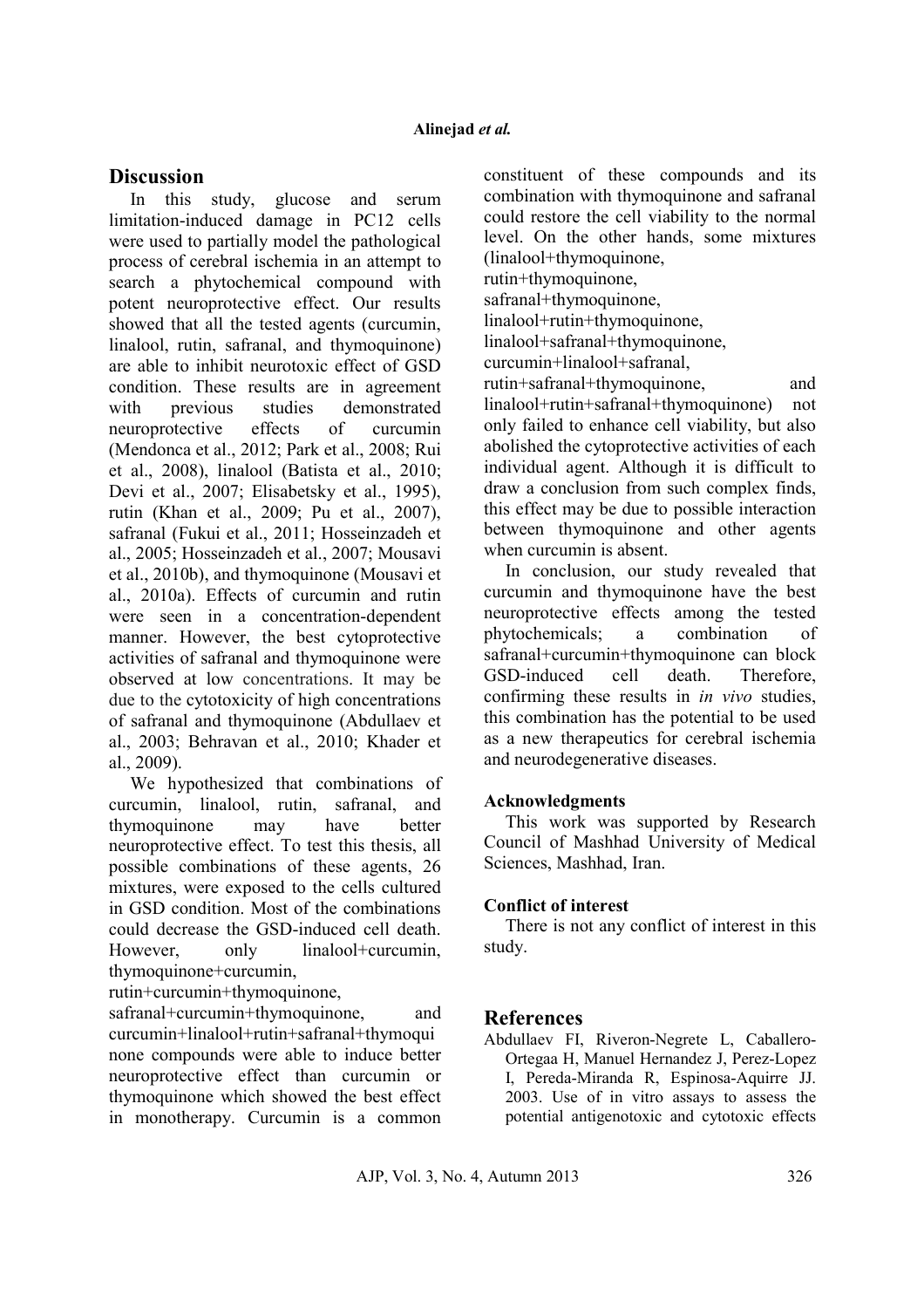### **Combination of curcumin, safranal and thymoquinone decreased cell death**

of saffron (*Crocus sativus* L.). Toxicol in Vitro, 17: 731-736.

- Behravan J, Hosseinzadeh H, Rastgoo A, Malekshah OM, Hessani M. 2010. Evaluation of the cytotoxic activity of crocin and safranal using potato disc and brine shrimp assays. Physiol Pharmacol, 13: 397-403.
- Batista PA, Werner MF, Oliveira EC, Burgos L, Pereira P, Brum LF, Story GM, Santos AR. 2010. The antinociceptive effect of (-)-linalool in models of chronic inflammatory and neuropathic hypersensitivity in mice. J Pain, 11: 1222-1229.
- Broughton BRS, Reutens DC, Sobey CG. 2009. Apoptotic mechanisms after cerebral ischemia. Stroke, 40: e331-e339.
- Devi SL, Kannappan S, Anuradha CV. 2007. Evaluation of in vitro antioxidant activity of Indian bay leaf, Cinnamomum tamala (Buch. - Ham.) T. Nees & Eberm using rat brain synaptosomes as model system. Indian J Exp Biol, 45: 778-784.
- Elisabetsky E, Marschner J, Souza DO. 1995. Effects of Linalool on glutamatergic system in the rat cerebral cortex. Neurochem Res, 20: 461-465.
- Fukui H, Toyoshima K, Komaki R. 2011. Psychological and neuroendocrinological effects of odor of saffron (Crocus sativus). Phytomedicine, 18: 726-730.
- Ghorbani A, Rakhshandeh H, Asadpour E, Sadeghnia HR. 2011. Effects of Coriandrum sativum extracts on glucose/serum deprivation-induced neuronal cell death. Avicenna J Phytomed, 2: 4-9.
- Hadjzadeh MR, Tavakol Afshari J, Ghorbani A, Shakeri MT. 2006. The effects of aqueous extract of garlic (*Allium sativum* L.) on laryngeal cancer cells (Hep-2) and L929 cells in vitro. J Med Plants, 5: 41-48.
- Hosseinzadeh H, Abootorabi A, Sadeghnia HR. 2008. Protective effect of *Crocus sativus* stigma extract and crocin (trans-crocin 4) on methyl methanesulfonate-induced DNA damage in mice organs. DNA Cell Biol, 27: 657-664.
- Hosseinzadeh H, Sadeghnia HR. 2005. Safranal, a constituent of *Crocus sativus* (saffron), attenuated cerebral ischemia oxidative damage in rat hippocampus. J Pharm Pharmaceut Sci, 8: 394-399.
- Hosseinzadeh H, Sadeghnia HR. 2007. Protective effect of safranal on pentylenetetrazol-induced seizures in the rat: Involvement of GABAergic and opioids systems. Phytomed, 14: 256-262.
- Janbaz KH, Saeed SA, Gilani AH. 2002. Protective effect of rutin on paracetamol- and CCl4-induced hepatotoxicity in rodents. Fitoterapia, 73: 557-563.
- Khader M, Bresgn N, Eckl PM. 2009. In vitro toxicological properties of thymoquinone. Food Chem Toxicol, 47: 129-133.
- Khan MM, Ahmad A, Ishrat T, Khuwaja G, Srivastawa P, Khan MB, Raza SS, Javed H, Vaibhav K, Khan A, Islam F. 2009. Rutin protects the neural damage induced by transient focal ischemia in rats. Brain Res, 1292: 123-135.
- La Casa C, Villegas I, Alarcon de la Lastra C, Motilva V, Martin Calero MJ. 2000. Evidence for protective and antioxidant properties of rutin, a natural flavone, against ethanol induced gastric lesions. J Ethnopharmacol, 71: 45-53.
- Mendonca LM¸ da Silva Machado C, Correia Teixeira CC, Pedro do Freitas LA, Pires Bianchi MD, Greggi Antunes LM. 2012. Curcumin reduces cisplatin-induced neurotoxicity in NGF-differentiated PC12 cells. NeuroToxicol, In press.
- Mortazavian SM, Ghorbani A. 2012. Antiproliferative effect of viola tricolor on neuroblastoma cells in vitro. Aust J Med Herbalism, 24: 93-96.
- Mortazavian SM, Ghorbani A, Hesari TG. 2012. Effect of hydro-alcoholic extract of Viola tricolor and its fractions on proliferation of uterine cervix carcinoma cells. Iran J Obst Gynecol Infertil, 15: 9-16.
- Mousavi SZ, Bathaie SZ. 2011. Historical uses of saffron: Identifying potential new avenues for modern. Avicenna J Phytomed, 1: 57-66.
- Mousavi SH, Tayarani-Najaran Z, Asghari M, Sadeghnia HR. 2010a. Protective effect of *Nigella sativa* extract and thymoquinone on serum/glucose deprivation-induced PC12 cells death. Cell Mol Neurobiol, 30: 591-598.
- Mousavi SH, Tayarani NZ, Parsaee H. 2010b. Protective effect of saffron extract and crocin on reactive oxygen species-mediated high

AJP, Vol. 3, No. 4, Autumn 2013 327